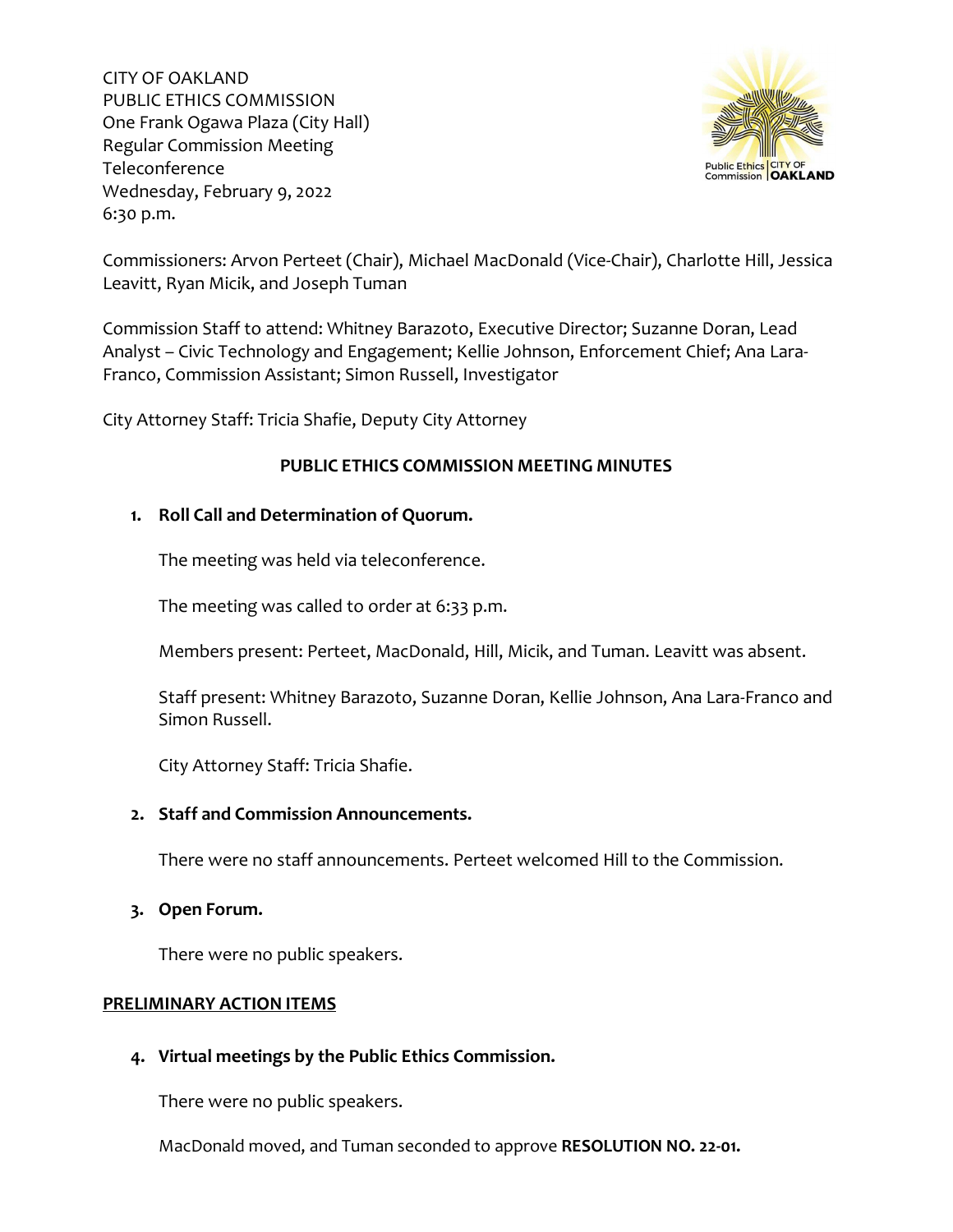

Ayes: Perteet, MacDonald, Hill, Micik, and Tuman.

Noes: None

Absent: Leavitt

Vote: Passed 5-0

# **ACTION ITEMS**

### **5. Approval of Commission Meeting Draft Minutes.**

a. January 12, 2022 Regular Meeting Minutes

There were no public speakers.

Micik moved, and MacDonald seconded to approve the January 12, 2022 Regular Meeting minutes.

Ayes: Perteet, MacDonald, and Micik.

Noes: None

Absent: Leavitt

Abstain: Hill and Tuman, who were not present at the January meeting.

Vote: Failed 3-0

Item was put over for the next meeting.

## **6. Public Ethics Commission Annual Report.**

Suzanne Doran, Lead Analyst, presented the report to the Commission, adding that staff will make edits to Commissioner Yan's bio and also to some of the final disclosure and social media numbers.

Commissioners reviewed and asked questions about the annual report summarizing the PEC's activities in 2021.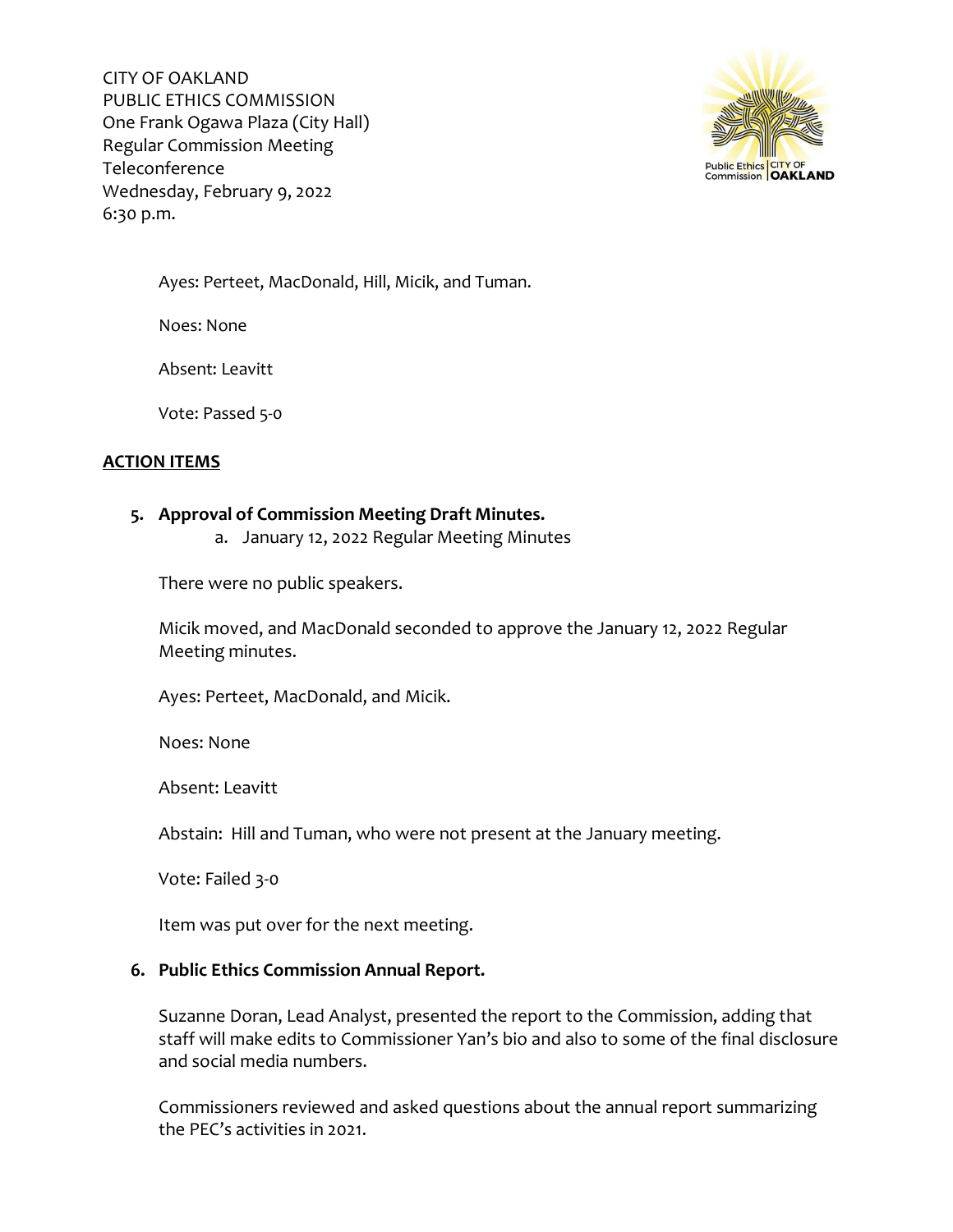

There were no public speakers.

Perteet moved, and Tuman seconded to approve the report with the recommended revisions.

Ayes: Perteet, MacDonald, Hill, Micik, and Tuman.

Noes: None

Absent: Leavitt

Vote: Passed 5-0

### **7. Proposed New City Ticket Policy Ordinance.**

Whitney Barazoto, Executive Director, presented a draft proposed ordinance for Commission approval to forward to City Council to codify a new City Ticket Policy for the City of Oakland and replace City Council's existing policy (Council Resolution 82032).

Commissioners discussed the ordinance. MacDonald suggested two amendments regarding language to include the sale of tickets by public servants and changing the reporting period to 25 days instead of 45.

There was one public speaker.

MacDonald moved, and Tuman seconded to amend the proposed ordinance with the recommended revisions.

Ayes: Perteet, MacDonald, Hill, Micik, and Tuman.

Noes: None

Absent: Leavitt

Vote: Passed 5-0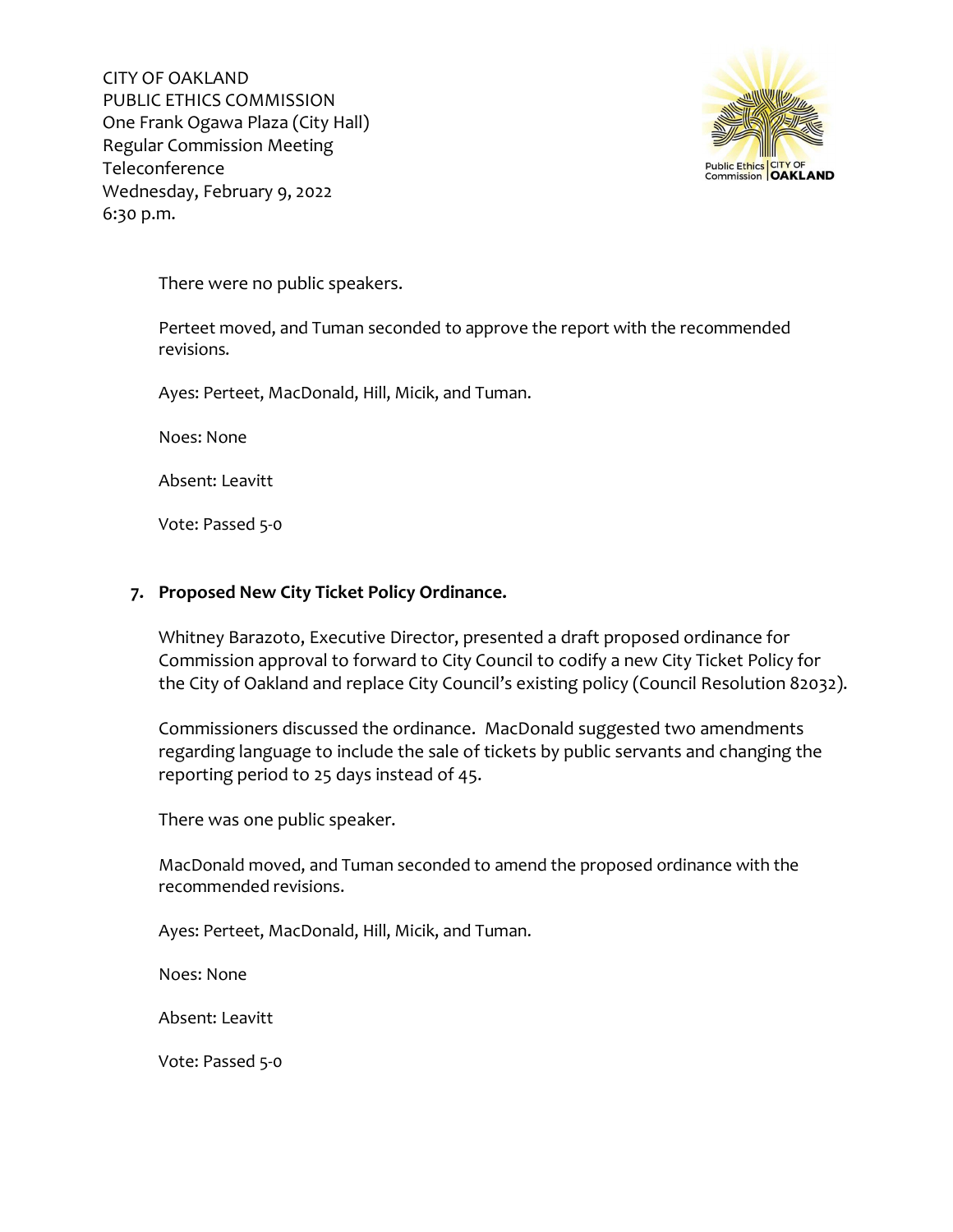

## **DISCUSSION ITEMS**

### **8. Reports on Subcommittees and Commissioner Assignments.**

- a. **Enforcement Subcommittee** (*ad hoc*, created on November 1, 2021) Arvon Perteet (Chair) and Ryan Micik
- b. **Public Records Performance** (*ad hoc,* created on January 12, 2022) Michael MacDonald (Chair) and Jessica Leavitt.

Perteet shared that the Enforcement Subcommittee met last month and are working on looking at different enforcement activities at other ethics commissions in California.

MacDonald shared that they have not met. They are waiting for the vacant commissioner position to be filled and can appoint a third member.

There were no public speakers.

### **INFORMATION ITEMS**

### **9. Lobbyist Registration Act Guide 2022.**

Ms. Doran presented the final updated Lobbyist Registration Act Guide with recent changes that include an overview of the PEC's electronic filing system for lobbyists as well as minor changes throughout to add clarity and answer common questions received in recent years.

There were no public speakers.

# **10. Oakland Campaign Reform Act Contribution Limit and Expenditure Ceiling Annual Adjustment for 2022**.

Ms. Barazoto provided an updated list of Oakland's campaign contribution limits and expenditure ceiling amounts, adjusted per the increase in the Consumer Price Index as required by the Oakland Campaign Reform Act. Staff has made the required adjustments and published the 2022 limits for the public.

There were two speakers.